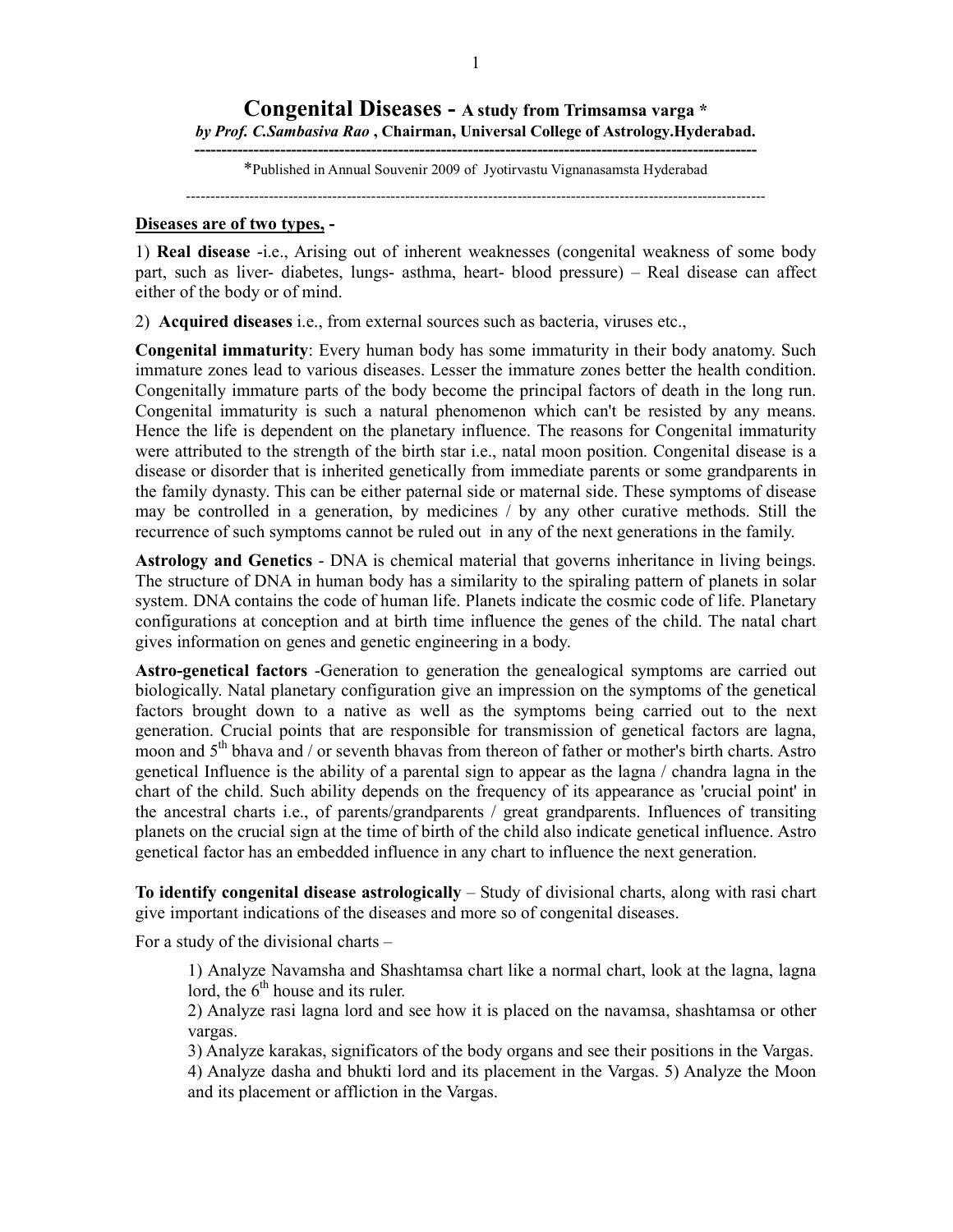**Among the divisional charts** - Trimsamsa indicates the weakness of body, mind and the soul (weakness inherited from past births). The key signification of the Trimsamsa can be known by finding out the root of the divisional chart. Trimsamsa means  $30<sup>th</sup>$  division and by expunging the multiple of 12, we arrive at 6 (30-12\*2), which is the house of diseases, servants/ service, enemies and litigation.

**Trimsamsa chart** analysis is very much needed to identify congenital diseases. Trimsamsa divisional chart is related to affliction, misfortune and disease.

(i). Focus is on the planets related to the dushtana houses and their connection to the rashi chart.

(ii). Planets badly placed in the Rashi and in the Trimsamsa can cause problems in their dasha periods.

Congenital diseases are indicated by the  $8<sup>th</sup>$  house as a matter of inheritance and as a result of the debt of past life karma.  $6<sup>th</sup>$  house indicate the debts, diseases and enemies being acquired in the present life.

Trimsamsa indicate sub-conscious level i.e., the effect of the enemies are embedded in our subconscious mind and troubles our existence from within. Trimsamsa chart is used to know about diseases which are borne out of six inherent weaknesses. The biggest enemies are our six sources of weaknesses. The six weaknesses are broadly signified by Saturn, the Karaka of sixth house for diseases. The six sources of weakness can be attributed to affliction to one of the pancha tattvas (five primordial elements) and thus shall show the kind of diseases one would suffer with. Six weaknesses are governed by

- 1) Mars- Anger ( Krodha ) ,
- 2) Mercury- Jealousy (Matsarya) ,
- 3) Venus- Lust (Kama) ,
- 4) Saturn- Intoxication (Mada) ,
- 5) Rahu- Greed ( Lobha) ,
- 6) Ketu- Illusion ( Moha ).

In calculating Trimsamsa - the luminaries- Sun and Moon are left out as they are the sources of light. Jupiter is left out as it represents the wish of divine consciousness. Moreover, these three are of the sattva guna and capable of curing the weaknesses.

While interpreting the Trimsamsa chart – we have to observe the troubles due to enmity –

- 1) Among tattvas in rasi chart and in dasa, bhukti lords;
- 2) Among planets and tattvas,
- 3) Among tatvas and dieties;
- 4) Among four trikonas.

**Special Houses in Trimsamsa** to be studied are 4<sup>th</sup> house: House of Cure; and 12<sup>th</sup> house: Hospitals or the place of cure. If one is conscious of curing bad forces indicated in Trimsamsa, one would not have any weakness at all. This is the best remedy of any weaknesses.

Lagna of rasi chart shows the native himself. Lagna Trimsamsa shows his weaknesses. In this it is opposite of what is shown by a Drekkana chart, the chart of strengths.

The sources of weaknesses (and related troubles) can also be seen from the three houses which control the longevity, i.e., Lagna, Eighth and Tenth, whereby the strength of the lords of these three houses give the clue to the longevity of the house under consideration, affliction to these houses by natural malefics or  $6<sup>th</sup>$  lord of Rasi Chart. These planets also indicate the troubles in the body parts governed by them.

**For timing of weaknesses:** Naisargika dasa (natural period) is a wonderful tool in finding out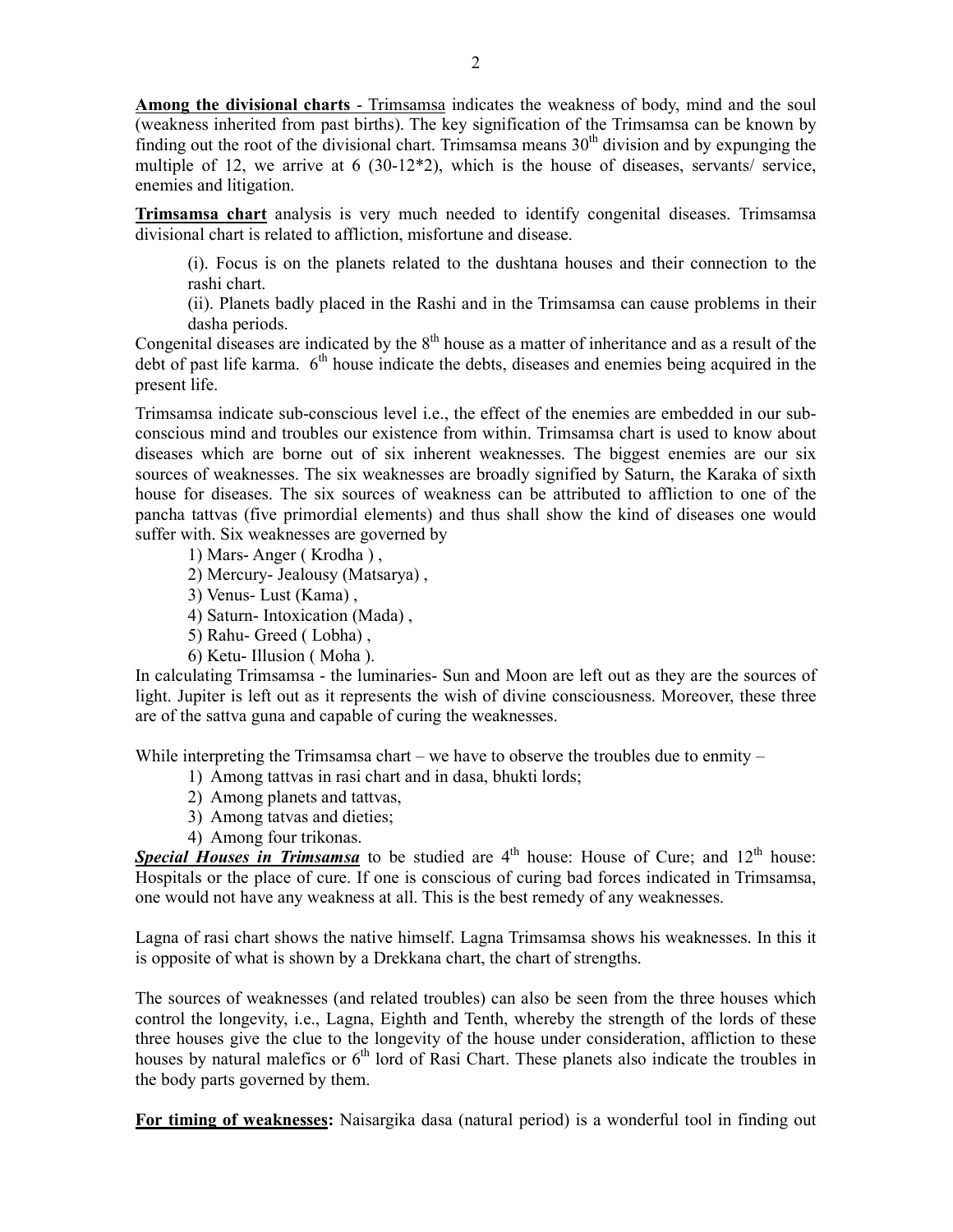negative experiences one is likely to go through in this life. i.e.,

- Mars:  $2<sup>nd</sup>$  to  $5<sup>th</sup>$  year of age,
- Mercury:  $5^{\text{th}}$  to  $12^{\text{th}}$ ;
- Venus:  $13<sup>th</sup>$  to  $32<sup>nd</sup>$ ;
- Jupiter:  $33<sup>rd</sup>$  to  $50<sup>th</sup>$ .
- Saturn: beyond  $50<sup>th</sup>$  year of age.

Any afflictions to these planets will show negative experiences in the corresponding age group. This is also an indication of the curses on these planets known from Trimsamsa.

**For timing of the diseases or difficult periods:** The effective system is the Vimshottari Dasha system. The Maha dashas of the afflicting or afflicted planets in the sub-dasha of another afflicting or afflicted planet tend to trigger the onset of the disease indicated on the chart. The transits are used to fine tune time and prediction. Difficult dashas or sub dashas of the planets debilitated/ combust /defeated/afflicted lagna lord/malefic planets/ connected to  $6<sup>th</sup>$  or  $8<sup>th</sup>$  or  $12<sup>th</sup>$ houses/ connected to dushtana houses / connected to malefic planets.

**The transits (Gochara)-**The manifestation of a disease is usually a combination of an adverse Dasha and an adverse transit happening at the same time. It is important to watch the transits of the lagna ruler over bad houses/ low ashtakavarga bindu houses/ when it is aspected by malefic planets. The adverse transits of Mars or Ketu can bring sudden or acute diseases, accidents, wounds, injuries by fire, pitta aggravation or surgery. The adverse transits of Saturn or Rahu can bring vatha aggrevation/ pain/chronic disease/ stagnation/ worries / fall from grace.

**Remedies:** A remedy can be suggested based on Trimsamsa Lagna lord i.e.,

- if Saturn- Pranayama;
- if Jupiter-Meditation;
- if Mars-Light a lamp;
- if Venus-Puja or Daana(charity);
- if Mercury- Mantra Japa.

One school of thought suggest that one who worships all the above Panchadevatas everyday) shall have a smooth life and shall always be protected irrespective of evils, because all Trimsamsas are covered by this worship.

In Panchopachara Puja, the five tattvas can be propitiated by using the materials signified by them i.e.

- for Agni- Deepa Lighting a lamp;
- for Prthvi- Gandha- Perfume ;
- for Vayu- Dhoopa- Incense stick ;
- for Jala- Naivaidya- Food;
- for Akasha- Pushpa.

Another best remedy for any planet is to worship the Deity concerned with the planet's trimsamsa. i.e.

- if Sun is in Mars's Trimsamsa- Agni- worship Surya ;
- if in Mercury's Trimsamsa- Prthvi- worship Ganesha ;
- if in Venus's Trimsamsa- Jala- worship Devi;
- if in Saturn's Trimsamsa- Vayu- worship Shiva ;
- if in Jupiter's Trimsamsa- Akasha- worship Narayana .

That will remove negativity of that planet.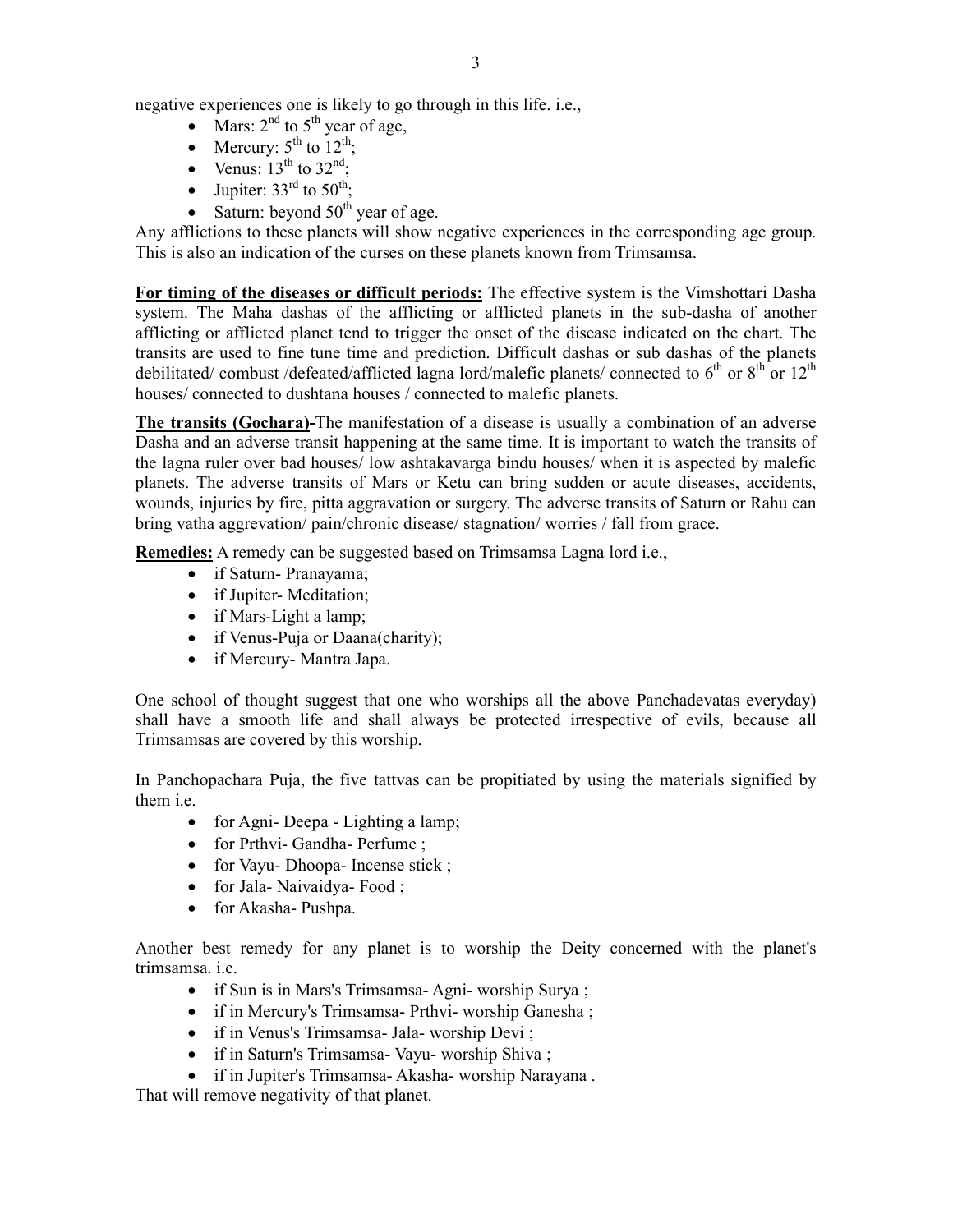## *Case studies – Hole in the heart of father and children –*

*Chart-1:Father* – Rasi –Chart- Lagna leo occupied by Uranus, Pluto,  $3^{rd}$ - Neptune; 6<sup>th</sup> Saturn, Ketu,  $7<sup>th</sup>$  Jupiter;  $9<sup>th</sup>$  Mars;  $10<sup>th</sup>$  Sun and Mercury;  $11<sup>th</sup>$  Venus;  $12<sup>th</sup>$  Moon and Rahu. Trimsamsa: Lagna - aquarius; 2<sup>nd</sup>-Moon,Saturn, Rahu,ketu, 3<sup>rd</sup> Uranus, 5<sup>th</sup>-jupiter, Venus, Neptune,  $11<sup>th</sup>$  Mars, Pluto,  $12<sup>th</sup>$  Sun and Mercury.

*Analysis of Rasi chart* -i) Leo Lagna lord Sun is in Taurus 9<sup>th</sup> with Mercury and with no aspects. ii) Moon 12<sup>th</sup> lord in 12<sup>th</sup> cancer with Rahu and aspected by 4<sup>th</sup> and 9<sup>th</sup> lord Mars from 9<sup>th</sup>. iii) Moon and rahu in 12<sup>th</sup> are also aspected by Saturn  $\tilde{6}^{th}$  lord from  $6^{th}$  Capricorn. iv) Saturn  $6^{th}$  lord also aspecting 3<sup>rd</sup>, 8<sup>th</sup> and 12<sup>th</sup> in rasi chart. v) Saturn square with Mars (4<sup>th</sup> and 9<sup>th</sup> lord in 9<sup>th</sup>) Moon  $(12<sup>th</sup>$  lord) Rahu (in  $12<sup>th</sup>$  with Moon) and Neptune in  $3<sup>rd</sup>$  indicate bad karma in past life.

*Trimsamsa analysis –* Aquarius lagna lord - Saturn indicator of past karma. Rasi lagna lord Sun is in  $12<sup>th</sup>$  in Saturn's Capricorn – Week Sun in Trimsamsa indicates congenital immaturity.

Defect in heart region indicated by i.) Week Sun as rasi lagna lord-leo lagna; ii) aspect of Saturn on moon in  $12<sup>th</sup>$  in cancer sign. Influence of Mars on moon and  $12<sup>th</sup>$  indicate the defective formation of Heart muscles. Native survived with surgery and carried out family life with children – because of arishta bhanga with Jupiter aspect on lagna of both rasi and Trimsamsa.

Saptamsa Chart of Father : Lagna Libra- Ketu; 2<sup>nd</sup> Venus, Saturn, Pluto; 5<sup>th</sup> Neptune; 7<sup>th</sup> Sun( exalted) Mercury 12<sup>th</sup> lord;Rahu; 8<sup>th</sup> Moon (aspected by Saturn 5<sup>th</sup> lord and Venus 1<sup>st</sup> and 8<sup>th</sup> lord) ; 9<sup>th</sup> Jupiter; 10<sup>th</sup> Mars(neecha) and aspecting lagna, 4<sup>th</sup> and 5<sup>th</sup> with 2<sup>nd</sup> and 7<sup>th</sup> lordship. ;  $11<sup>th</sup>$  Uranus.

*Saptamsa Analysis -* Sun is exalted -but as badhaka lord for Tula lagna is furher afflicted by conjunction of Rahu and  $12<sup>th</sup>$  lord Mercury. Sun represent heart and mars influence on lagna,  $4<sup>th</sup>$ and  $5<sup>th</sup>$  indicate week heart for the progeny. Sons are born with a hole in heart region. These indicate week muscle formation of the heart region. Saturn square aspects on Neptune in  $5<sup>th</sup>$  also indicate the scope of transmission of congenital immaturity to the progeny.

*Chart 2: First son of Chart 1. Sons Chart: Rasi* –Lagna Scorpio; 2nd –Saturn(R ), Neptune(R ), Moon, Uranus(R);  $4^{th}$  Rahu;  $8^{th}$  Jupiter;  $10^{th}$  Ketu, Sun, Mars;  $11^{th}$  Mercury;  $12^{th}$  Venus, Pluto. *Rasi Analysis* – For Scorpio 9<sup>th</sup> lord Moon badhaka is in 2<sup>nd</sup> maraca sthana with Saturn, Neptune and Uranus. Combination of Moon, Saturn, and Neptune indicate the bad karma of past life. 2<sup>nd</sup> lord Jupiter with  $5<sup>th</sup>$  lordship is in  $8<sup>th</sup>$  and also afflicted due to mutual aspect with Saturn, Neptune and Uranus. Lagna lord and  $6<sup>th</sup>$  lord Mars is with Sun and ketu in  $10<sup>th</sup>$ .  $7<sup>th</sup>$  lord Venus is in  $12<sup>th</sup>$  – Connection of maraca sthanas and badhakastana indicate short life. Natives  $4<sup>th</sup>$  house is occupied by Rahu and is aspected by Saturn with Neptune from  $2<sup>nd</sup>$  house i.e., Maraka sthana. Native born in Ketu X Sun period and died in SunX Moon peiod- a short life. Cause of death was diagonised as hole in the heart region. Sun conjunction with Ketu and Mars  $(6<sup>th</sup>$  lord) in Leo i.e., native's  $10<sup>th</sup>$  house can be attributed to week muscle formation of heart region.

1<sup>st</sup> sonT rimsamsa chart- lagna-scorpio; 2<sup>nd</sup> Jupiter, Saturn, Neptune; 4<sup>th</sup> Uranus; 5<sup>th</sup> Merury; 6<sup>th</sup> Moon, Venus, Rahu, Ketu; 8<sup>th</sup> Sun, Pluto; 12<sup>th</sup> Mars.

*Trimsamsa Analysis* – Mars Lagna lord of both rasi and trimsams lagans is in 12<sup>th</sup> in trimsamsa. Mars is week. Sun  $10^{th}$  lord in  $8^{th}$  with Pluto and aspected by Saturn from  $2^{nd}$  house –a maraca sthana. Moon in  $6<sup>th</sup>$  with  $7<sup>th</sup>$  and  $12<sup>th</sup>$  lord Venus and also with Rahu and ketu. Both luminaries afflicted in Timsamsa- indicating bad karma of past life and shorter longevity.  $8<sup>th</sup>$  house